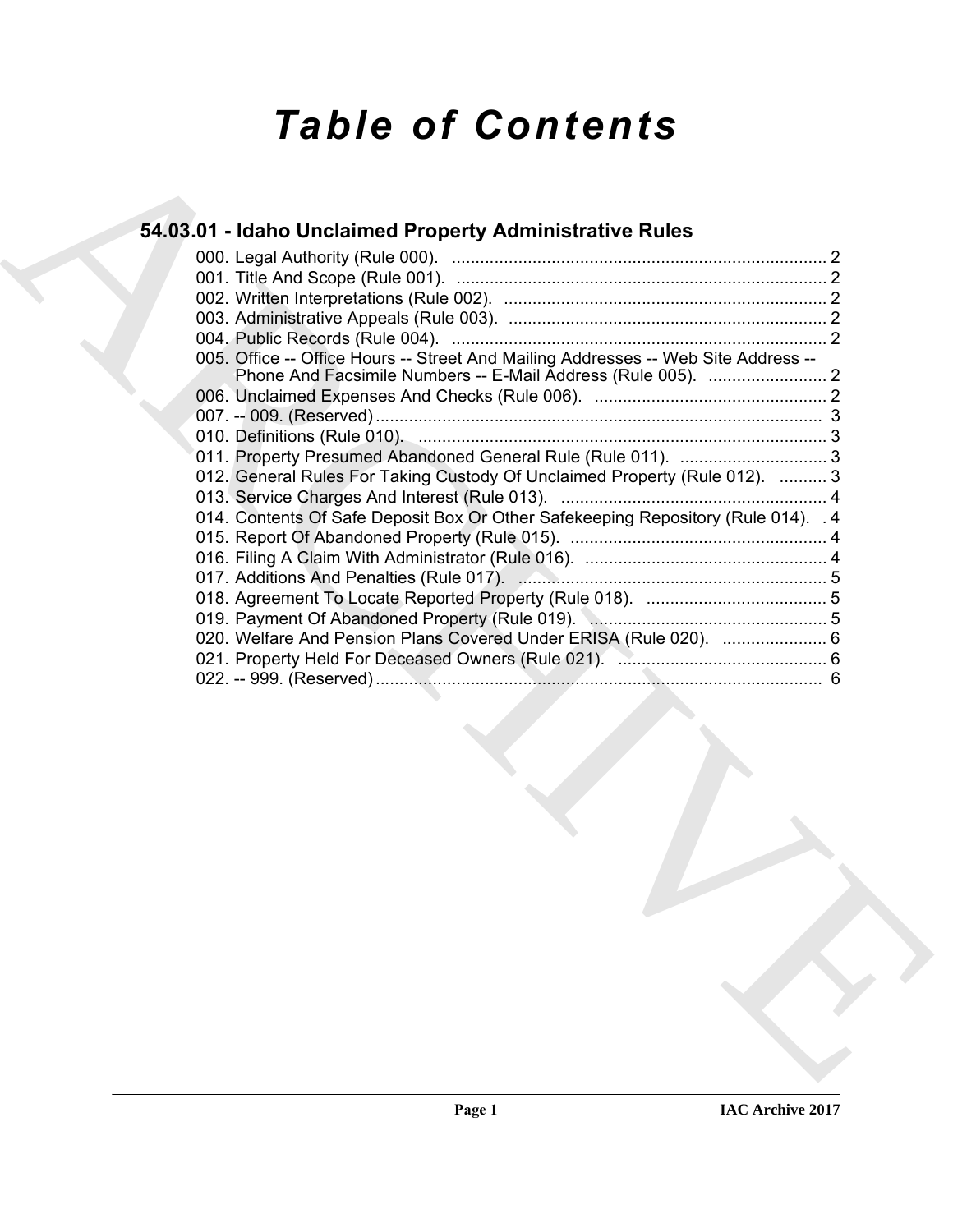#### **IDAPA 54 TITLE 03 CHAPTER 01**

#### **54.03.01 - IDAHO UNCLAIMED PROPERTY ADMINISTRATIVE RULES**

#### <span id="page-1-1"></span><span id="page-1-0"></span>**000. LEGAL AUTHORITY (RULE 000).**

In accordance with Sections 14-532(2), 14-532(3), and 14-539, Idaho Code, the State Treasurer shall promulgate rules implementing the provisions of the Idaho Unclaimed Property Act. Section 14-501(1), Idaho Code, provides that the State Treasurer, or his or her duly authorized agent(s) or employee(s), is the administrator of the Idaho Unclaimed Property Act.

#### <span id="page-1-2"></span>**001. TITLE AND SCOPE (RULE 001).**

These rules shall be cited as IDAPA 54.03.01, "Idaho Unclaimed Property Administrative Rules." These rules shall be construed to reach the full jurisdictional extent of the state of Idaho's authority to take custody of any unclaimed<br>property pursuant to Section 14-503(3)(b). Idaho Code. (7-1-93) property pursuant to Section  $14-503(3)(b)$ , Idaho Code.

#### <span id="page-1-3"></span>**002. WRITTEN INTERPRETATIONS (RULE 002).**

This agency may have written statements as defined in Section 67-5201(19)(b)(iv), Idaho Code, which pertain to the interpretation of the rules of this chapter or to the documentation of compliance with the rules of this chapter. To the extent that such documents are not confidential by statute or rule, the documents are available for public inspection at the unclaimed property office of the State Treasurer. See Rule 005 of these rules for the office address. (4-4-13)

#### <span id="page-1-4"></span>**003. ADMINISTRATIVE APPEALS (RULE 003).**

This chapter does allow administrative relief of the provisions outlined herein. (7-1-93)

#### <span id="page-1-5"></span>**004. PUBLIC RECORDS (RULE 004).**

The records associated with this chapter are subject to the provisions of the Idaho Public Records Act, Title 74, Chapter 1. Idaho Code, to the extent that these documents are not confidential. (3-15-02) Chapter 1, Idaho Code, to the extent that these documents are not confidential.

#### <span id="page-1-6"></span>**005. OFFICE -- OFFICE HOURS -- STREET AND MAILING ADDRESSES -- WEB SITE ADDRESS -- PHONE AND FACSIMILE NUMBERS -- E-MAIL ADDRESS (RULE 005).**

**01. Main Office**. The State Treasurer's main office is located at 700 West Jefferson Street, Boise, Idaho 83702. The correspondence mailing address is P.O. Box 83720, Boise, Idaho 83720-0091. The State Treasurer's Website is http://www.sto.idaho.gov. The telephone number is (208) 334-3200 and the facsimile number is (208) 332-2959. The State Treasurer's offices are open from 8 a.m. to 5 p.m. Monday through Friday except for legal holidays.

**02. Unclaimed Property's Address and Phone Numbers**. The Unclaimed Property office is located at 304 North 8th Street, Boise, Idaho 83702. The correspondence mailing address is P.O. Box 83720, Boise, Idaho 83720-9101. The telephone number is (208) 332-2942, or toll free at 1-877-388-2942. The facsimile number is (208) 332-2970. The e-mail address for the Unclaimed Property office is UPCGeneralQuestions@sto.idaho.gov. (4-11-06)

#### <span id="page-1-8"></span><span id="page-1-7"></span>**006. UNCLAIMED EXPENSES AND CHECKS (RULE 006).**

**C[H](http://www.sto.idaho.gov)APTER 01**<br> **CHAPTER 01**<br> **CHAPTER 01**<br> **CHAPTER 01**<br> **CHAPTER 01**<br> **CHAPTER 1000 UNICORPORTY ADMINISTRAT[IV](mailto:UPCGeneralQuestions@sto.idaho.gov)E RULES**<br> **CHAPTER 1000**<br> **CHAPTER 1000**<br> **CHAPTER 1000**<br> **CHAPTER 1000**<br> **CHAPTER 1000**<br> **CHAPTER 1000**<br> **CHAPT** Intangible property required to be reported and delivered to the state includes outstanding or unclaimed expense and vendor checks, payroll checks, claim checks or drafts or other miscellaneous checks and drafts. The term "check" also includes items referred to as "warrants." The term "payroll" includes commissions and any other form of monetary payment to an employee in exchange for services. If the payee has disclaimed ownership, the holder must retain a confirmation letter signed by the payee stating that the amount the holder is showing for them is not due and owing and is to remain on the books of the holder for audit purposes. (4-4-13)

<span id="page-1-10"></span>**01.** Confirmation. A confirmation letter by the payee which claims that the amount is due and owing to the payee should be accompanied by a facsimile instrument issued by the holder in payment of the amount due and owing before the account will be considered not abandoned. (8-24-94) owing before the account will be considered not abandoned.

<span id="page-1-9"></span>**02. Clearance**. A confirmation letter signed by the payee which states that the amount is not due and owing to the payee will be deemed sufficient to relieve the holder of the liability even if the check with which the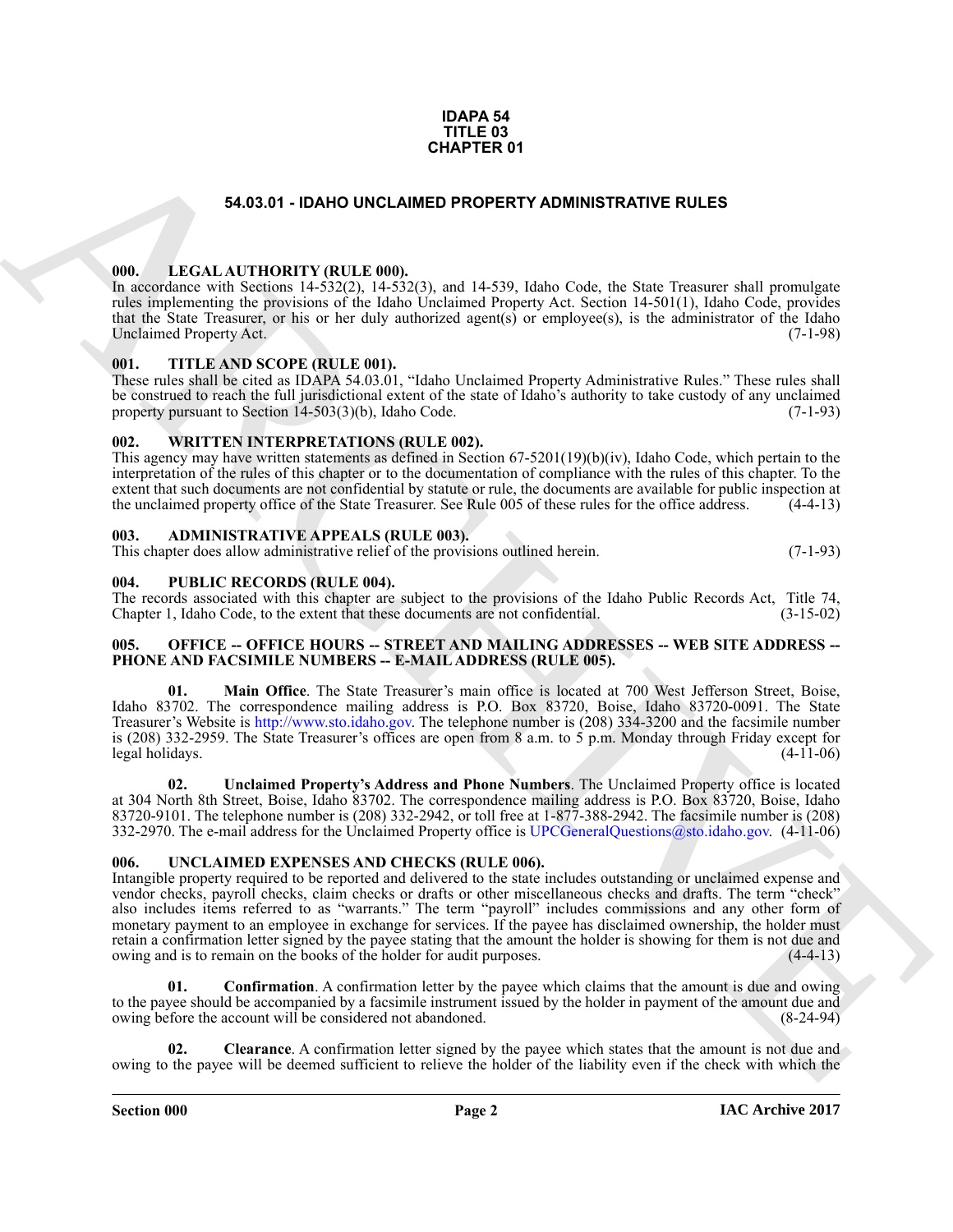holder paid the liability has not yet cleared the holder's bank. (7-1-98)

<span id="page-2-0"></span>**007. -- 009. (RESERVED)**

#### <span id="page-2-4"></span><span id="page-2-1"></span>**010. DEFINITIONS (RULE 010).**

<span id="page-2-5"></span>**01. Credit Memo**. Credit Memo shall include all types of refunds and credit balances unless specified elsewhere in Title 14, Chapter 5, Idaho Code. (7-1-93)

<span id="page-2-6"></span>**Owner**. Owner includes a depositor in case of a deposit; a beneficiary or insured in case of a trust, an insurance policy or an annuity policy; the purchaser in case of travelers checks and money orders; a creditor, claimant, or payee in case of other instruments; and any other person having a legal or equitable interest in property subject to the Unclaimed Property Act.

**03.** Return and Tax. Section 14-532, Idaho Code, incorporates several statutes from Title 63, Chapter 30, Idaho Code, into the Unclaimed Property Act. The words "return" and "tax" from Title 63, Chapter 30, Idaho Code, when applied to the Unclaimed Property Act shall be defined as follows: (4-2-08) Code, when applied to the Unclaimed Property Act shall be defined as follows:

<span id="page-2-7"></span>**a.** The word "return" shall mean the report required by Section 14-517, Idaho Code. (4-2-08)

**b.** The word "tax" shall mean property presumed abandoned as described by Section 14-502, Idaho (4-2-08)  $\text{Code.} \tag{4-2-08}$ 

#### <span id="page-2-10"></span><span id="page-2-2"></span>**011. PROPERTY PRESUMED ABANDONED GENERAL RULE (RULE 011).**

An owner's interest may be converted only with the owner's consent or by operation of law. (7-1-93)

<span id="page-2-11"></span>**01. Books of Holder**. Property presumed abandoned includes items that have been converted to income, reversed back to the account upon which the check or draft was drawn or any other method used to convert the unclaimed property to an asset of the holder. The books and records of the holder shall provide presumptive evidence of the existence of such intangible property. Evidence which may rebut any presumption arising from the books and records of the holder may include stop payment orders or items that can be verified as accounting errors or which establish that the original check or draft was issued in error or reissued to the original payee.

**02. Holding Period Determined by Type of Liability**. The allowable holding period shall be determined by the type of liability, or property payable, not the method of payment. For example, an uncleared cashier's check that paid wages would be reportable after one (1) year. (8-24-94) cashier's check that paid wages would be reportable after one  $(1)$  year.

<span id="page-2-13"></span><span id="page-2-12"></span>**03. Notice**. (7-1-98)

**a.** A notice must be mailed by a holder pursuant to Section 14-517, Idaho Code, to an owner at the last known address, according to the records of the holder.

**b.** Return of the notice by the Postal Service or other delivery service for any reason will create a presumption of abandonment. To overcome the presumption, the apparent owner must provide to the holder a statement that meets the requirements of Section 14-517, Idaho Code. (7-1-98) statement that meets the requirements of Section 14-517, Idaho Code.

**c.** A notice that has been signed by the apparent owner and returned to the holder shall be retained by the holder for seven (7) years after the year in which the property would have become reportable. (7-1-98)

#### <span id="page-2-9"></span><span id="page-2-8"></span><span id="page-2-3"></span>**012. GENERAL RULES FOR TAKING CUSTODY OF UNCLAIMED PROPERTY (RULE 012).**

Office of the Sinke Treasurer<br>
Mabe Unchained Property Administrative Poisits<br>
160. Leading the sinke three states are the sinker of the sinker of the sinker of the sinker of the sinker of the sinker of the sinker of the **01. In General**. Under the rule established by the United States Supreme Court in Texas v. New Jersey, 379 U.S. 674 (1965), a holder of unclaimed property must report and remit that property to the state of the owner's last known address as shown in the holder's books and records. If the holder does not have a last known address for the owner, then the holder must report and remit the property to the state where the holder is incorporated. The unclaimed property laws of the state where the property is reportable govern the holding period and what is reportable.  $(7-1-98)$ reportable. (7-1-98)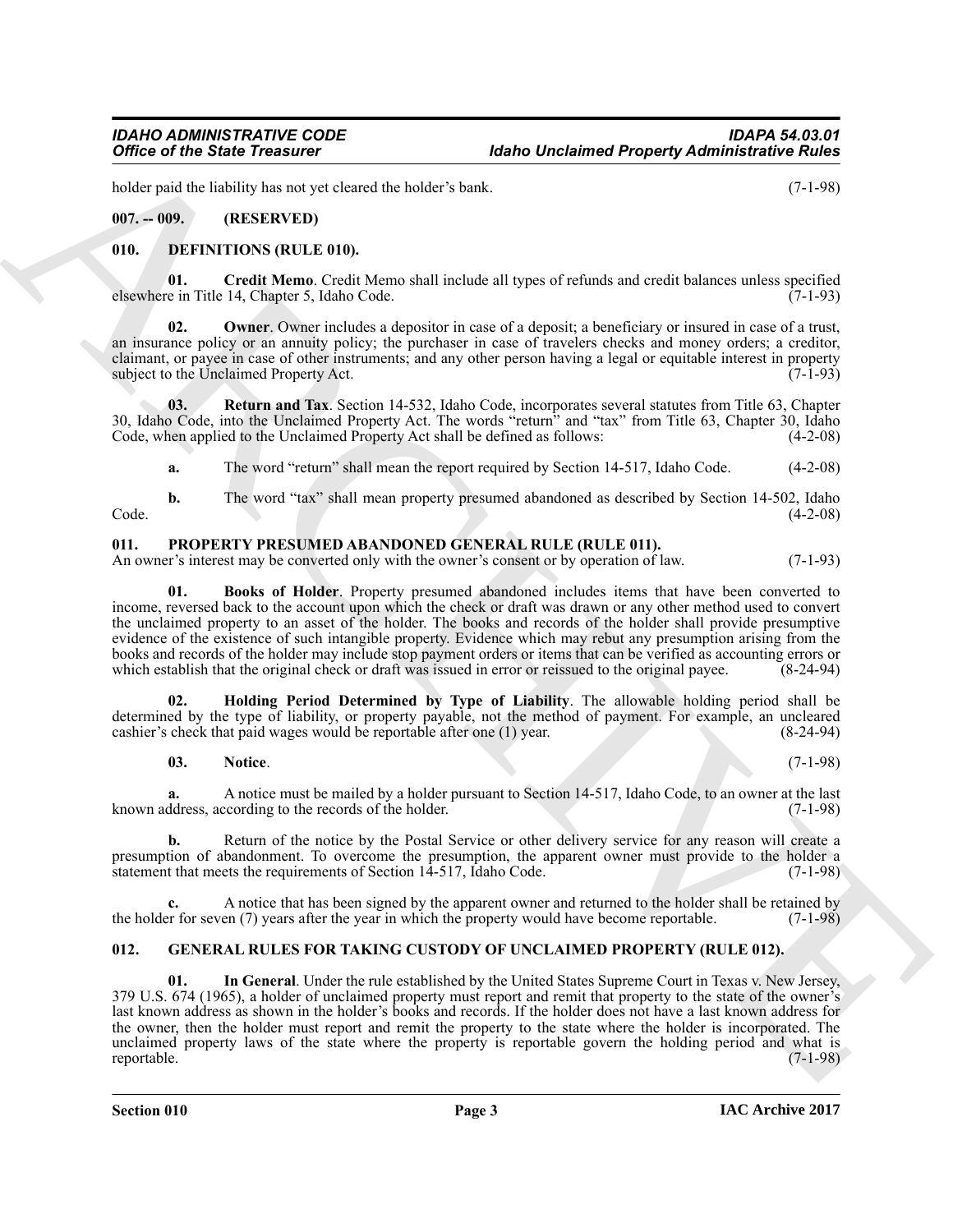Office of the Sinie Treasurer Identified the label Uncleaned Property Administrative Studies<br>
youth 02. Received Archives Note Is also may operate the Sinie Control in the Sinie Control in the Sinie Control in the Sinie C **02. Reciprocity Agreements**. A holder located in Idaho may report and remit property reportable to another state to the administrator of the Idaho Unclaimed Property Act if there are ten (10) or fewer properties to report with a value of one thousand dollars (\$1,000) or less, and the other state allows for reciprocity. If property reportable to another state is reported and remitted to the administrator, that property will be transferred to the other state in accordance with the reciprocity agreement. (4-4-13)

#### <span id="page-3-12"></span><span id="page-3-7"></span><span id="page-3-0"></span>**013. SERVICE CHARGES AND INTEREST (RULE 013).**

<span id="page-3-16"></span>**01. Service Charges**. Funds which are reportable to the administrator are required by the act to be transmitted to the administrator. Deductions for service charges incurred after the report date are contrary to the statute requiring delivery of all reportable amounts. Holders deducting such charges will be subject to proceedings to collect the deficiency and any applicable penalty and interest. (7-1-93) collect the deficiency and any applicable penalty and interest.

<span id="page-3-15"></span>**02.** Interest. Interest accruing on reportable amounts is payable in addition to the reportable amounts, unless the holder and owner have a contract, meeting the criteria of the act and providing for cessation of interest. Funds which are received as non-interest bearing as a result of such contracts will be non-interest bearing when claimed by the owner. (7-1-93) claimed by the owner.

<span id="page-3-13"></span>**03. Burden of Proof**. The burden of proof of proper notice is on the holder. The holder shall maintain of any notice of charges imposed or interest cessation. (7-1-93) a record of any notice of charges imposed or interest cessation.

<span id="page-3-14"></span>**04. Holding Period**. Communication from an owner of a dormant savings account stating his desire to maintain the account will restart the allowable holding period. The notice must be from the owner or the owner's duly authorized agent, provided that the agent is not also the holder. (7-1-93)

#### <span id="page-3-4"></span><span id="page-3-1"></span>**014. CONTENTS OF SAFE DEPOSIT BOX OR OTHER SAFEKEEPING REPOSITORY (RULE 014).**

All tangible and intangible property held in a safe deposit box or any other safekeeping repository in this state in the ordinary course of the holder's business and proceeds resulting from the sale of the property permitted by other law, which remains unclaimed by the owner for the period allowed in Section 14-516, Idaho Code, is presumed abandoned. Safekeeping repositories include boxes, lockers, and safes made available by hospitals, hotels, and transportation companies. (7-1-93) transportation companies.

#### <span id="page-3-8"></span><span id="page-3-2"></span>**015. REPORT OF ABANDONED PROPERTY (RULE 015).**

<span id="page-3-9"></span>**01. Incomplete Report**. A report filed with the office of the State Treasurer must meet the requirements of a valid tax return as set out in Section 14-517, Idaho Code. A report that does not meet the statutory requirements may be returned to the holder as incomplete. Any report returned to the holder as incomplete will not be treated as filed in compliance with Section 14-517, Idaho Code. (5-8-09)

<span id="page-3-11"></span>**02. Voluntary Payments of Unclaimed Property**. A holder who voluntarily reports and remits any intangible property, as defined in Section 14-501, Idaho Code, with a total value of fifty dollars (\$50) or less to the administrator is relieved of all liability in accordance with Section 14-520, Idaho Code, as long as the owner name or other identifying information about the rightful owner is included in the report. Aggregate amounts of unclaimed property will not be accepted. The administrator will remit the funds to the appropriate state. (4-4-13)

<span id="page-3-10"></span>**03. Underlying Shares and Cumulative Dividends**. The holder must report and remit total cumulative dividends to date, together with the stock certificate or the electronic equivalent of the stock certificate, when the certificate or equivalent is in the holder's possession, if the value of total cumulative dividends plus the value of the underlying shares belonging to the apparent owner is more than fifty dollars (\$50). (4-11-0 value of the underlying shares belonging to the apparent owner is more than fifty dollars (\$50).

#### <span id="page-3-5"></span><span id="page-3-3"></span>**016. FILING A CLAIM WITH ADMINISTRATOR (RULE 016).**

<span id="page-3-6"></span>**01. Interest**. Interest on interest bearing items will accrue from March 31, 1980, or date received, whichever is later, for a maximum of ten  $(10)$  years. No interest will be paid on items that are reported as interest bearing, unless the holder reports the rate of interest. bearing, unless the holder reports the rate of interest.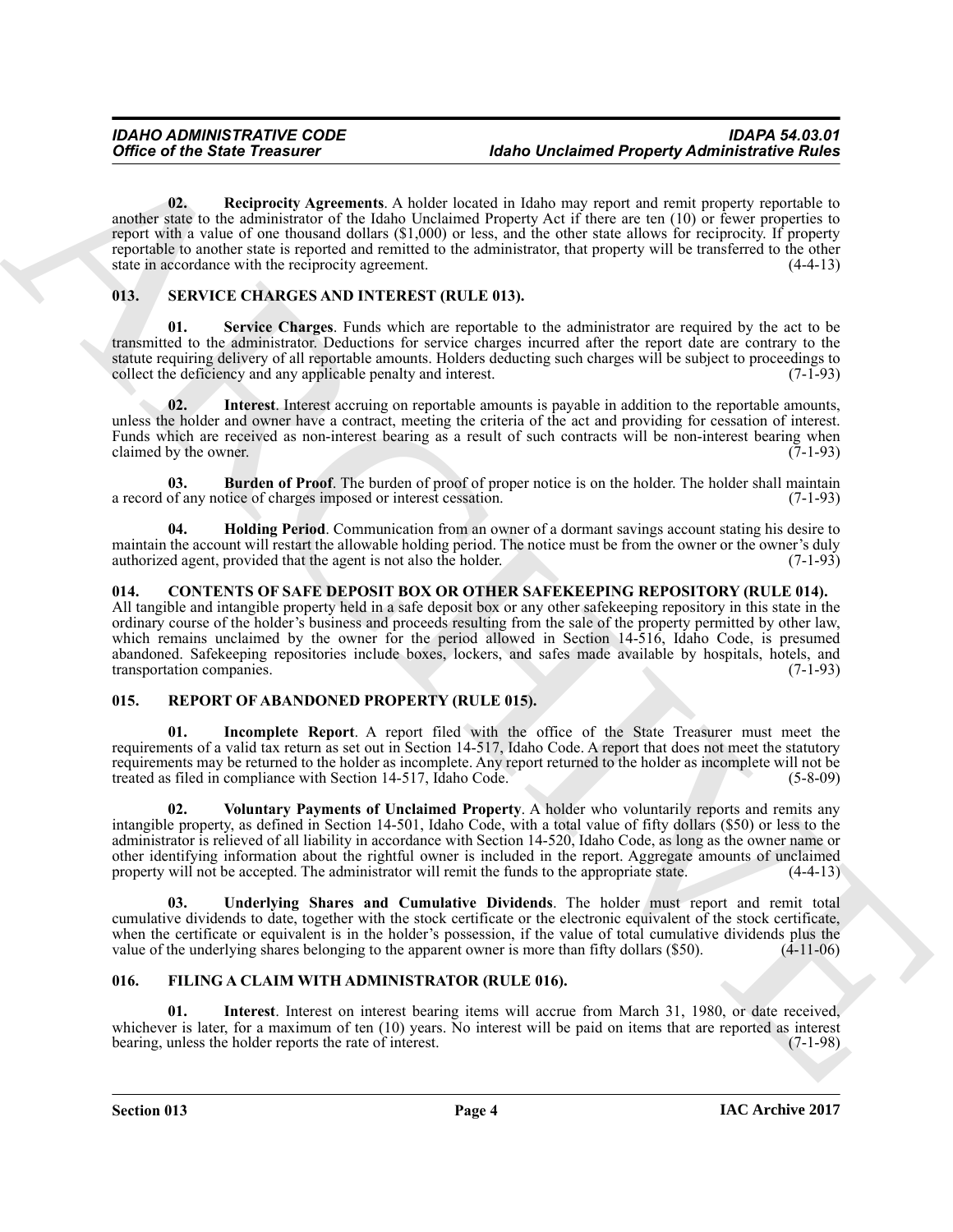#### <span id="page-4-5"></span>*IDAHO ADMINISTRATIVE CODE IDAPA 54.03.01* **Idaho Unclaimed Property Administrative Rules**

| <b>Office of the State Treasurer</b>    |                                                                                                                                                                                                                                                                                                                                                                                                                                                                                                                                                                                                                                                                                           | <b>Idaho Unclaimed Property Administrative Rules</b>                                                           |                       |
|-----------------------------------------|-------------------------------------------------------------------------------------------------------------------------------------------------------------------------------------------------------------------------------------------------------------------------------------------------------------------------------------------------------------------------------------------------------------------------------------------------------------------------------------------------------------------------------------------------------------------------------------------------------------------------------------------------------------------------------------------|----------------------------------------------------------------------------------------------------------------|-----------------------|
| 02.                                     | <b>Payment of Claims - Claims Process.</b>                                                                                                                                                                                                                                                                                                                                                                                                                                                                                                                                                                                                                                                |                                                                                                                | $(8-24-94)$           |
| a.                                      | Warrants will be authorized and payment made:                                                                                                                                                                                                                                                                                                                                                                                                                                                                                                                                                                                                                                             |                                                                                                                | $(8-24-94)$           |
| $i$ .                                   | In the name of, and mailed to, the established owner; or                                                                                                                                                                                                                                                                                                                                                                                                                                                                                                                                                                                                                                  |                                                                                                                | $(8-24-94)$           |
| $\overline{11}$ .<br>representative; or | To the court appointed estate administrator, administratrix, executor, executrix, or personal                                                                                                                                                                                                                                                                                                                                                                                                                                                                                                                                                                                             |                                                                                                                | $(\bar{8} - 24 - 94)$ |
| iii.                                    | To the court appointed guardian; or                                                                                                                                                                                                                                                                                                                                                                                                                                                                                                                                                                                                                                                       |                                                                                                                | $(8-24-94)$           |
| iv.                                     | In accordance with a court decree of distribution; or                                                                                                                                                                                                                                                                                                                                                                                                                                                                                                                                                                                                                                     |                                                                                                                | $(8-24-94)$           |
| V.                                      | To an heir for distribution to other heirs; if any.                                                                                                                                                                                                                                                                                                                                                                                                                                                                                                                                                                                                                                       |                                                                                                                | $(8-24-94)$           |
| $\mathbf{b}$ .                          | Owner, Cashier's Checks:                                                                                                                                                                                                                                                                                                                                                                                                                                                                                                                                                                                                                                                                  |                                                                                                                | $(8-24-94)$           |
| the cashiers check.                     | The owner of a cashier's check is presumed to be the payee unless the remitter has in his possession                                                                                                                                                                                                                                                                                                                                                                                                                                                                                                                                                                                      |                                                                                                                | $(8-24-94)$           |
| 11.                                     | A payee is presumed to have received payment for a cashier's check or other instrument, and the<br>payee must establish that the check was not cashed and that the owner is not, in fact, a holder in due course.                                                                                                                                                                                                                                                                                                                                                                                                                                                                         |                                                                                                                | $(8-24-94)$           |
| existing contract or agreement.         | It shall be the responsibility of the payee to disburse any funds or property in accordance with any                                                                                                                                                                                                                                                                                                                                                                                                                                                                                                                                                                                      |                                                                                                                | $(8-24-94)$           |
| d.                                      | When one (1) claimant, who has proven that he has an interest in the unclaimed property, has been<br>paid the full amount of unclaimed property held by the office of the State Treasurer, there is no requirement that the<br>office of the State Treasurer pay other subsequent claimants. The office of the State Treasurer is not required to locate<br>all heirs of owners of unclaimed property.                                                                                                                                                                                                                                                                                    |                                                                                                                | $(7-1-98)$            |
|                                         | If there are two (2) or more owners of unclaimed property, or the reported account is in the name of<br>the tenants in common, or the holder report does not specify the percentage or share of co-owners, the office of the<br>State Treasurer shall pay each owner an equal share of the account.                                                                                                                                                                                                                                                                                                                                                                                       |                                                                                                                | $(7-1-98)$            |
| f.                                      | Approved utility deposit claim forms and proof of payment to the claimant shall be retained by the<br>utility company for a period of seven $(7)$ years from the date the claim is paid.                                                                                                                                                                                                                                                                                                                                                                                                                                                                                                  |                                                                                                                | $(7-1-98)$            |
|                                         | The burden is on the claimant to provide sufficient proof to establish the elements of the claim, and<br>it is the claimant's responsibility to contact persons and to search out documents relating to the claim.                                                                                                                                                                                                                                                                                                                                                                                                                                                                        |                                                                                                                | $(4-11-06)$           |
| 017.                                    | ADDITIONS AND PENALTIES (RULE 017).<br>Penalties and interest may be applied on all delinquent amounts reported or resulting from an audit. These additions<br>and penalties are applicable, even though the delinquent account may be remitted directly from the holder to the<br>owner. Interest is to be computed from the date that the property should have been reported regardless of any<br>extension of time to file granted by the administrator under Section 14-517(4), Idaho Code. A penalty may be<br>imposed if the report is filed after the approved extension date. In the appropriate circumstances, the office of the<br>State Treasurer may waive penalties imposed. |                                                                                                                | $(5-8-09)$            |
| 018.<br>to the owner.                   | AGREEMENT TO LOCATE REPORTED PROPERTY (RULE 018).<br>An approved claim for an account that the state has held less than twenty-four (24) months shall be remitted directly                                                                                                                                                                                                                                                                                                                                                                                                                                                                                                                |                                                                                                                | $(7-1-93)$            |
| 019.                                    | PAYMENT OF ABANDONED PROPERTY (RULE 019).<br>All payments of abandoned property to the administrator must be paid by electronic funds transfer whenever the                                                                                                                                                                                                                                                                                                                                                                                                                                                                                                                               | amount due is one hundred thousand dollars (\$100,000) or greater, in accordance with Sections 67-2026 and 67- |                       |

#### <span id="page-4-3"></span><span id="page-4-0"></span>**017. ADDITIONS AND PENALTIES (RULE 017).**

#### <span id="page-4-4"></span><span id="page-4-1"></span>**018. AGREEMENT TO LOCATE REPORTED PROPERTY (RULE 018).**

#### <span id="page-4-6"></span><span id="page-4-2"></span>**019. PAYMENT OF ABANDONED PROPERTY (RULE 019).**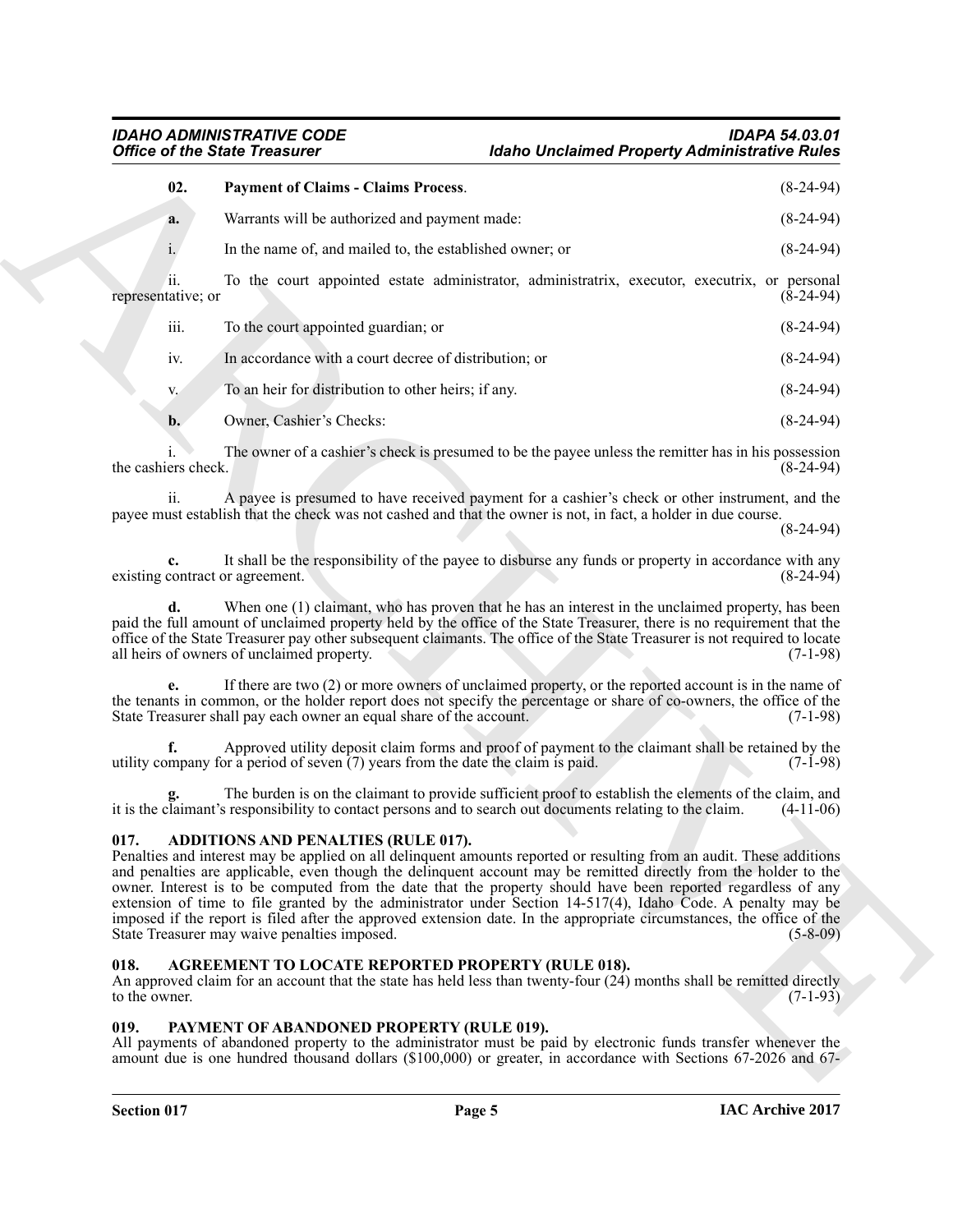2026A, Idaho Code. (4-5-00)

#### <span id="page-5-6"></span><span id="page-5-0"></span>**020. WELFARE AND PENSION PLANS COVERED UNDER ERISA (RULE 020).**

<span id="page-5-8"></span><span id="page-5-7"></span>**01. In General**. An obligation to pay a benefit under a welfare benefit plan normally does not arise until a demand is made by the participant (or beneficiary) which is honored (or required to be honored) by the plan administrator. With respect to pension benefit plans, an obligation to pay a benefit normally does not become fixed and certain until payment of the benefit is required under ERISA or under the plan, whichever is earlier. (7-1-98)

Office of the Sinic Yreason's The MAS COVERED (Motioned Property Administrative Rives)<br>
2020-A kolis Youk Covered American and COVERED (NBTR ERISA) (RET E ED)<br>
2011. Will Facture AND PESSION PLANS COVERED (NBTR ERISA) (RE **02. Special Rule Relating to Unclaimed Pension Benefits**. Account balances otherwise payable to a participant or beneficiary under a qualified retirement plan are not required to be reported to or paid over to the state of Idaho if the participant or beneficiary cannot be located and the plan document provides for the treatment of the unclaimed account balance. For example, an ERISA covered pension benefit plan or trust subject to, and in compliance with, the anti-forfeiture provisions of Section 411(a), Internal Revenue Code, is not required to report or pay over to Idaho any accrued benefit that is not payable to the participant or beneficiary under a plan provision that qualifies as a "permitted forfeiture" under Section 411(a)(3), Internal Revenue Code, and Treasury Regulation Section  $1.411(a) - 4(b)$ . (7-1-98)

#### <span id="page-5-3"></span><span id="page-5-1"></span>**021. PROPERTY HELD FOR DECEASED OWNERS (RULE 021).**

If the listed owner is deceased, the claimant must provide a copy of the death certificate. Other required documentation includes but is not limited to: (4-6-05) documentation includes, but is not limited to:

<span id="page-5-4"></span>**01. Property Valued at Five Thousand Dollars or More**. For property valued at five thousand dollars (\$5,000) or more, a certified copy of letters of administration or letters testamentary naming claimant as the personal representative of the listed owner, or a certified copy of the decree of distribution of the estate of the listed owner, determining claimant's entitlement to receive unclaimed property. If a court did not order the distribution of the estate, the administrator will consider other documentation provided it is sufficient to establish the identity of the claimant as<br>the rightful heir of the owner. the rightful heir of the owner.

**02. Property Valued at Less than Five Thousand Dollars**. For property valued at less than five thousand dollars  $(\$5,000)$ , a signed affidavit executed by the claimant, stating that: (4-6-05)

<span id="page-5-5"></span>**a.** The claimant is entitled to receive unclaimed property; (4-6-05)

**b.** The reason for entitlement to such property; i.e., the exact relationship with the listed owner and the the entitlement; (4-6-05) basis of the entitlement;

**c.** That there has been no probate of the estate of the deceased owner; (4-6-05)

**d.** That no such probate is contemplated; and (4-6-05)

**e.** That claimant will indemnify the state for any loss, including attorney fees, should another claimant assert a prior right to the property. (4-6-05)

#### <span id="page-5-2"></span>**022. -- 999. (RESERVED)**